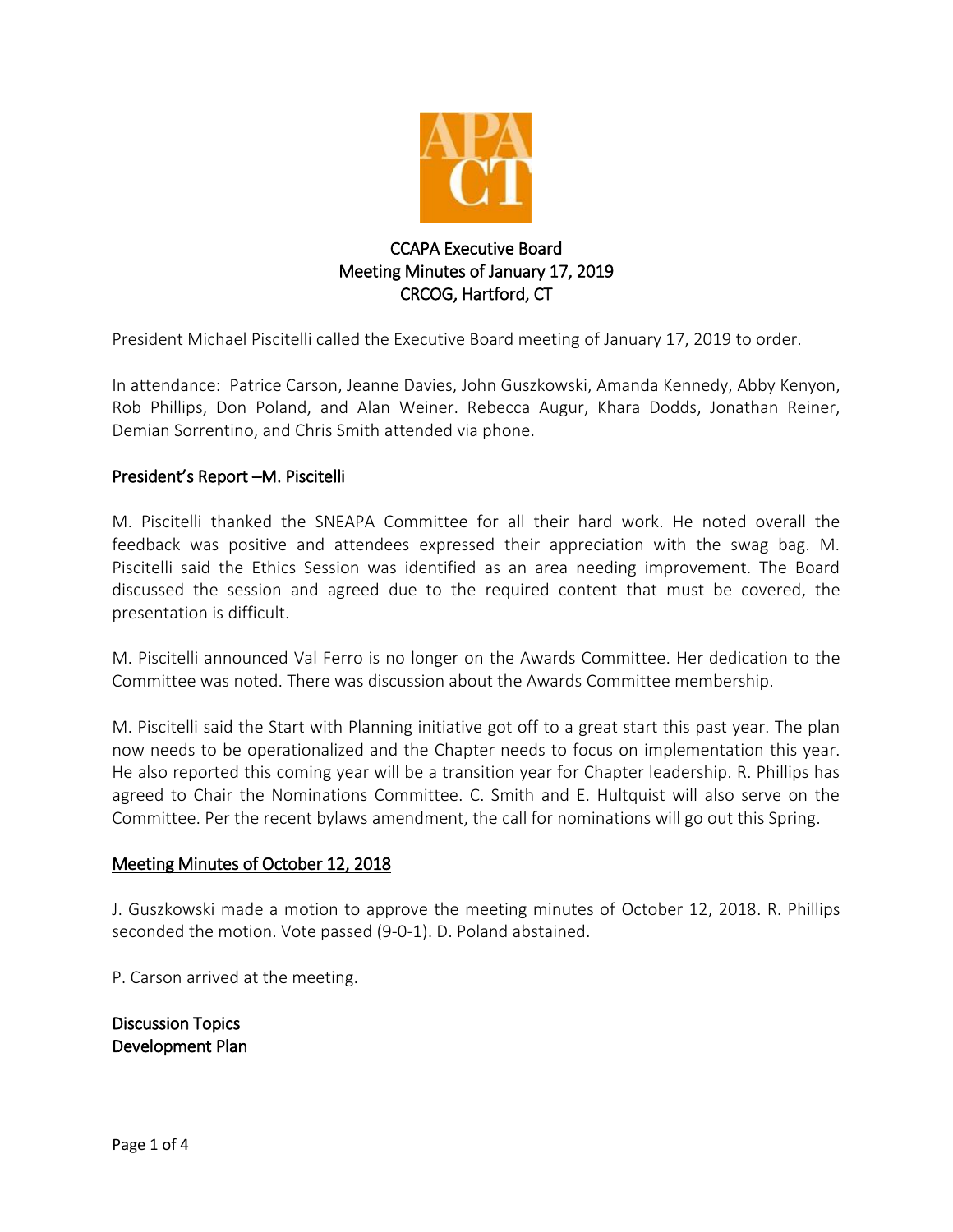M. Piscitelli introduced the Chapter Development Plan. He reported the Development Plan is required under the APA Chapter Performance Criteria, which has to be submitted by the end of the month. The Development Plan is based on the Strategic Plan and is organized into action items for the next five years. M. Piscitelli reviewed the three main categories including Supporting the Next Generation of Planners, Facilitating the Digital Transition in Planning, and Establishing a Meaningful Role for Planning in State Governance

The Board first discussed Supporting the Next Generation of Planners. There was a discussion about the status of an accredited planning program and the potential to partner with another school to pursue this. It was noted there are a lack of jobs at the entry level for planners; this will be difficult for someone coming out of college if they want to stay in the state. M. Piscitelli noted Supporting the Next Generation of Planners may be broader than just an accredited planning program. It was suggested a mentor or certificate program may be worth pursuing as well.

The Board discussed the value of a planning education and how it transcends to other fields. J. Davies spoke to the importance of raising the profile of the planning profession in the state. D. Poland noted programs and education shouldn't just focus on land use. If programs are broadened, they may appeal to a wider base, which would have an added benefit of attracting more members.

Following the discussion, several changes were suggested to the first block, including "Connecting with Other Disciplines" be added to 1E, 1A Membership be changed to "Membership and Member Value" and the title block be changed to "Creating the Next Generation of Planners."

The second block "Facilitating the Digital Transition in Planning" was reviewed. The Board discussed partnership opportunities with the CT Bar Association on the development of model regulations. A shared platform for the posting of required legal notices was also discussed in more detail as was the potential for a common application. It was noted some of the items are more internal, housekeeping items, such as the administrative support role. One change was suggested, 2E was changed from "Common Application and Digital Portal(s)" to "Digital Platform."

The Board reviewed and discussed the third block "Establishing a Meaningful Role for Planning in State Governance." It was noted with the change in leadership, there is an opportunity to advocate for planning at the state level and outreach has already begun with new members. J. Davies discussed mapping and data management, noting the significance of a uniform data collection system and portal. It was decided 3D "Data Initiative" will be changed to "Data Management and Mapping Initiative." J. Davies, J. Guszkowski, and A. Kennedy will refine this.

M. Piscitelli noted changes would be made to the Development Plan it would be posted online.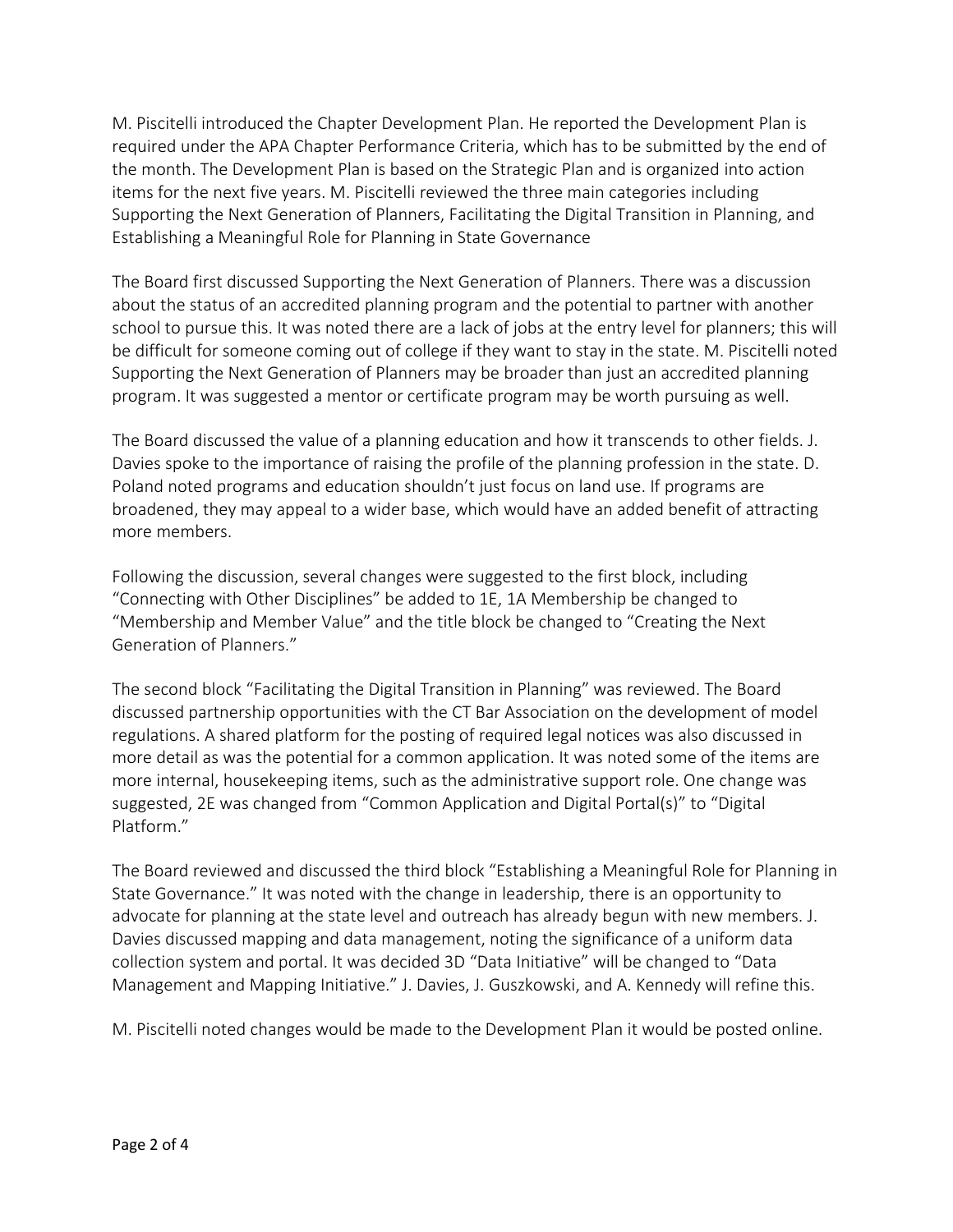#### Treasurer's Report

K. Dodds reported a recent expense was the Awards Program, which totaled \$2,526. There was \$1,330 in revenue collected from the event. She noted on the revenue side, Fitzgerald and Halliday contributed \$500 to the Chapter and \$750 in advertising was recently collected. M. Piscitelli said there may be a budget adjustment needed after travel to San Francisco this year for the APA National Conference in order to cover DC leadership, especially for President-elect introductions.

A. Weiner made a motion to approve the Treasurer's Report. P. Carson seconded the motion and it passed unanimously.

#### Committee Updates

#### Government Relations

A. Kennedy reported they met with Representative McGee, who is an advocate for affordable housing and housing access. A. Kennedy said she and J. Guszkowski are also meeting with Representative Lemar later today. There is discussion about a transportation bill that will require multifamily housing around transportation. A. Kennedy reported she attended the APA State Advocacy Conference in Austin. The Chapter is doing a great job with state advocacy compared to other chapters. It was noted APA will be working through the chapters to advocate for housing, as housing policy is typically determined at the state level.

#### **SNEAPA**

D. Sorrentino provided an overview of SNEAPA. There was a total of \$145,850 in revenue and \$125,615 in expenses for a profit of \$20,235. The profit will be split three ways as follows, CT will receive \$9,303, MA \$8,165, and RI will receive \$2,766. D. Sorrentino said the 2019 Conference will be in Springfield, MA. M. Piscitelli noted additional volunteers and identifying a new lead from CT will be needed. P. Carson asked for information on items that are required so volunteers will understand the commitment required.

#### Program

J. Davies said an Art of Planning event will be going out soon. She also announced there is a joint workshop with CEDAS coming up. She noted the CT Bar Association is holding event in March, which is their annual land use regulatory meeting. She is trying to connect with the CT Bar Association on this to see if there is an option for CM credits.

#### **Scholarship**

A. Kenyon reported the project in Hampton is wrapping up and a presentation will be scheduled for an upcoming Board meeting. The next round will be released at the end of February.

#### Membership

A. Weiner provided a spreadsheet outlining the number of members who have joined over the years and those that have dropped their membership. The Board reviewed the spreadsheet and discussed the spike in student enrollment. There was a discussion about how to retain these